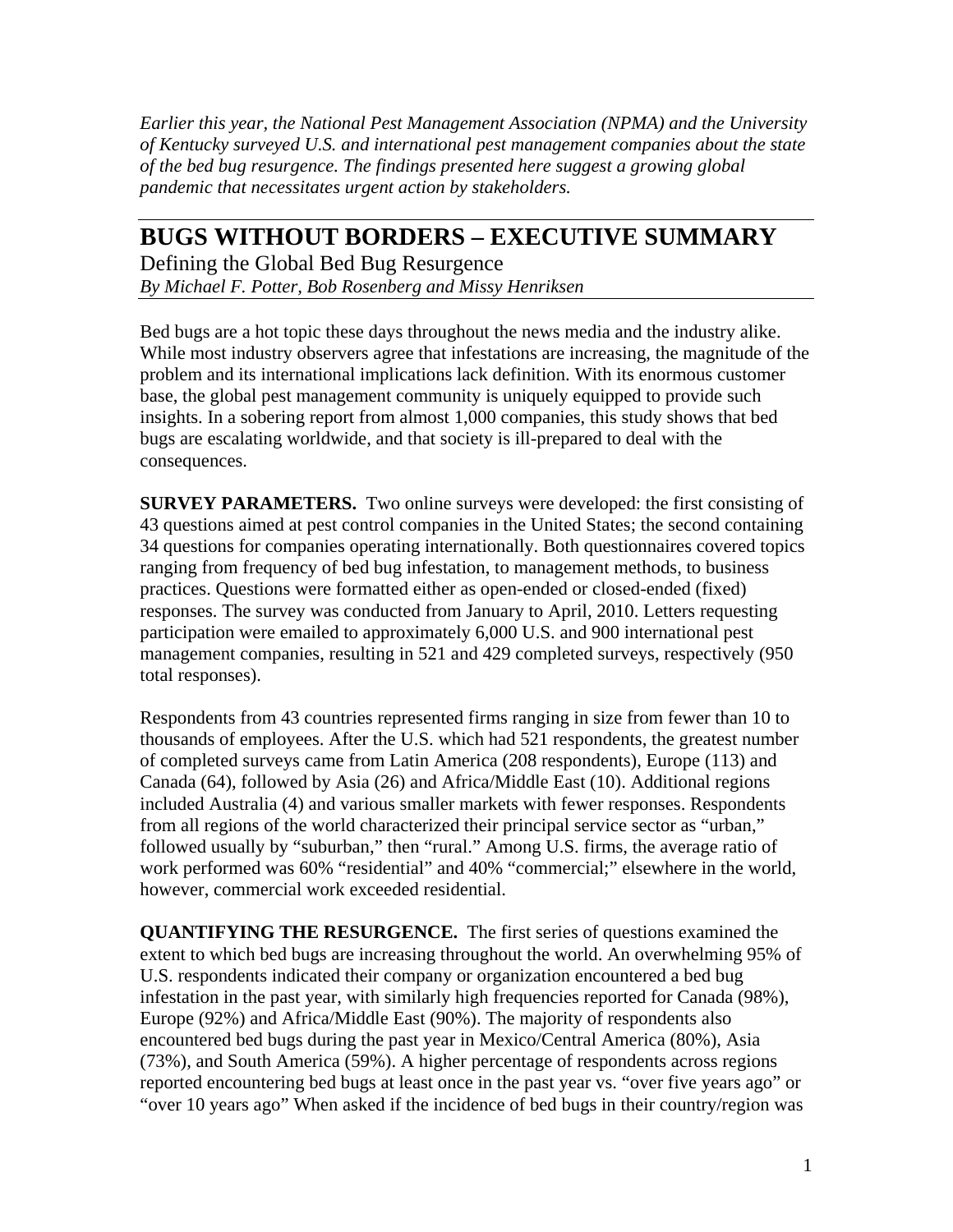increasing, decreasing or staying about the same, a higher percentage of respondents from Latin America (including Mexico/ Central America and South America) felt infestation levels were staying "about the same," relative to those dealing with bed bugs elsewhere in the world.

Many respondents had opinions as to why bed bugs are increasing — most often mentioned were increased travel, more immigration, changing pest control products and methods, and resistance to available insecticides. Another factor noted by many respondents throughout the world was a lack of societal awareness and precautions (e.g. inspecting one's bed or shunning discarded furniture). As expected, many respondents also blamed the global resurgence of bed bugs on the loss of once-available more effective insecticides.

## **Other factors mentioned as contributing to the resurgence included:**

- Overcrowding of cities, leading to poor hygiene and sanitation
- Unregulated sale, donation, importation and smuggling of second-hand clothing and mattresses
- More clutter and belongings in which the bugs can hide; conducive building and decorating practices, and transience and turnover of occupants
- Denial/lack of incident reporting by tenants, workers, landlords, hotel or business management, universities, etc.
- Economic expansion in developing countries, enabling more people (living with bed bugs) to travel
- Soldiers returning home from conflicts in Africa, Iraq and Afghanistan
- Global health officials focusing their efforts on disease vectors rather than bed bugs
- Changes in indoor treatment for disease-carrying mosquitoes, including reliance on pyrethroids and short-lived ULV applications that are less effective against bed bugs
- A worldwide decline in preventive inspections/treatments of hotels, apartments, etc. for pests including bed bugs
- Changing lifestyles, resulting in greater reliance on communal laundries rather than washing items at home
- A global increase in secondary hosts, including rodents, poultry, dogs and cats.

Whatever the reason(s), the statistics clearly show that bed bugs are increasing throughout most of the world, which comes as no surprise to professionals in the pest management industry. In a previous survey of U.S. pest control firms (Potter 2008a), 6% of respondents said their companies performed more than 100 services for bed bugs during the previous year. In the more recent survey, conducted two years later, 20% of U.S. respondents reported their company doing more than 100 bed bug jobs last year and 7% reported doing *more than 500*. Other areas of the world where many respondents reported doing hundreds of bed bug jobs last year included Africa/Middle East (60% of respondents), Canada (37%), Asia (20%), and Europe (13%).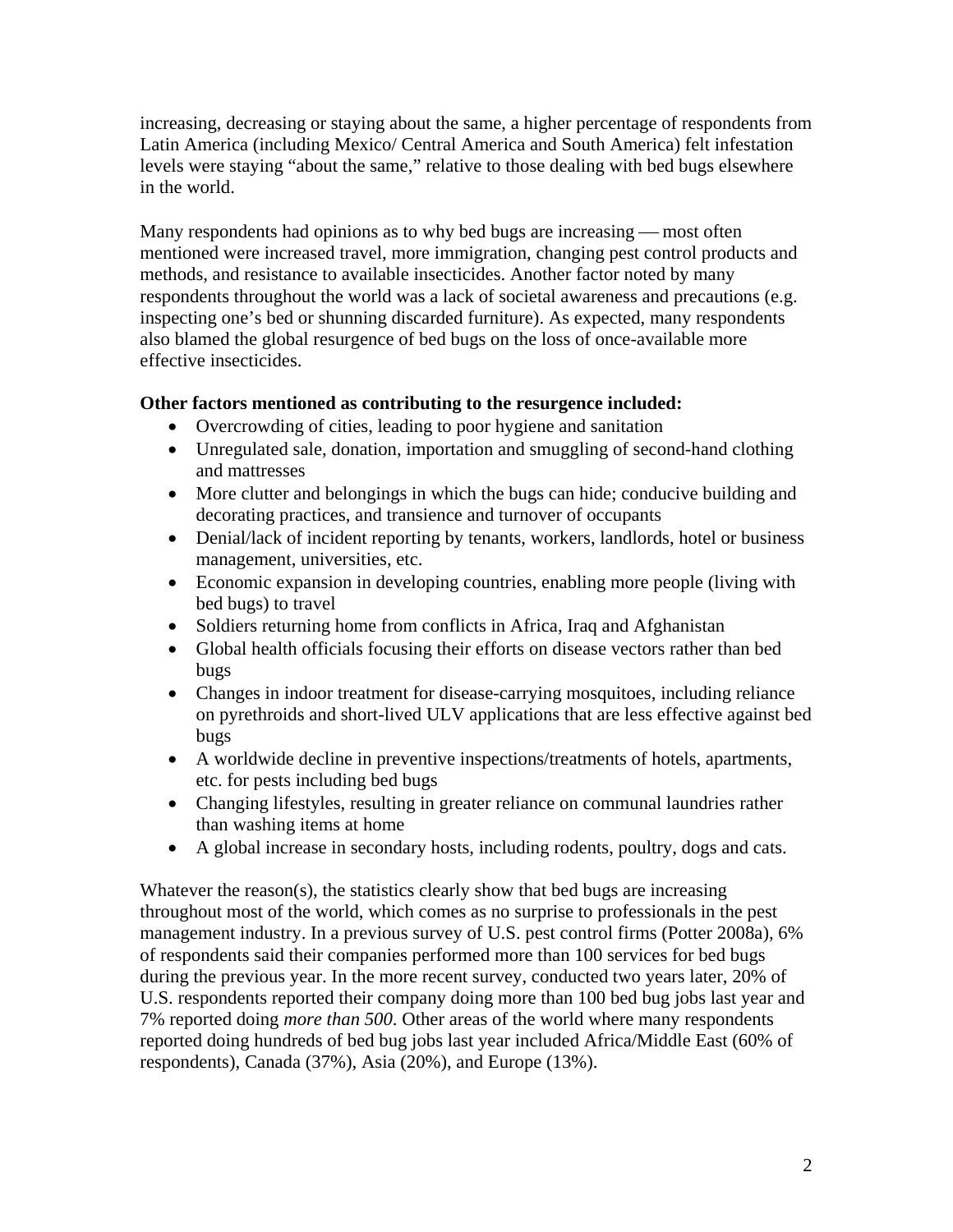**SHOWING UP EVERYWHERE.** Bed bugs are appearing almost everywhere, from homes to hospitals to high-end clothing stores. In the U.S., the greatest percentage of respondents said they've encountered infestations in apartments and condominiums (mentioned by 89%), single family homes (by 88%), and hotels/motels (67%). Several also said they found bed bugs in college dormitories (mentioned by 35%), homeless shelters (31%), nursing homes (24%), office buildings (17%), hospitals (12%), and primary/secondary schools (10%). When U.S. firms were surveyed a few years ago, half as many respondents found them in hospitals and schools, and less than 1% mentioned finding them in office buildings.

Other 'atypical' places where U.S. respondents reported finding bed bugs included public transportation (by 9%), laundries (5%) and movie theaters  $(4\%)$  — as well as in churches, day cares, libraries, summer camps, hostels, furniture and retail stores, restaurants, locker rooms, dressing rooms, prisons, fire and police stations, moving vans, ambulances, funeral homes, and doctor's offices.

The resurgence of bed bugs in such varied places should not be too surprising. In the 1930s and '40s, infestations were common in hospitals. Entire sections of seating were infested in movie houses. Bed bugs also were common years ago on trains, buses and taxicabs. In Sweden in the 1930s, almost half of all moving vans inspected had bed bugs, and a subsequent survey in Iceland showed that bed bugs were often found inside televisions and radios being serviced by appliance repair shops (Potter 2008b). The remarkable ability of this pest to "hitchhike" from one place to another means they can materialize almost anywhere…from a restaurant booth to a blood pressure cuff.

When asked if they felt there was a correlation in their country between bed bugs and poverty, respondents to our survey were split, with differing opinions by region. In the United States, for example, 55% of respondents said that "problems tend to be worse among the poor" while 45% said "all citizens are equally affected." A wider discrepancy occurred amongst respondents from Europe, with 77% insisting that bed bugs affected all citizens equally regardless of socio-economic standing. Nowadays, even five star hotels and high-end clothing stores are susceptible to infestation, but historically the poor have suffered the most from bed bugs. This pattern, unfortunately, shows signs of repeating with the resurgence of the pest. Individuals from lower socio-economic groups often cannot afford to hire a professional to handle an infestation, nor are they as willing to discard infected items.

**PUBLIC ATTITUDES.** When U.S. firms were asked to describe the feelings of clients who have had bed bugs, 99% of respondents felt their customers were "upset and concerned," with 77% saying such customers were "*very* upset and concerned." Similar distress over bed bugs was echoed around in the world.

The emotional strain of living with bed bugs should not be taken lightly, especially by those who have not experienced infestation personally. Some suggest that being bitten by bed bugs is no worse than being bitten by ticks or mosquitoes. This rationale overlooks the fact that in the developed world, ticks and mosquitoes bite and breed mostly outdoors.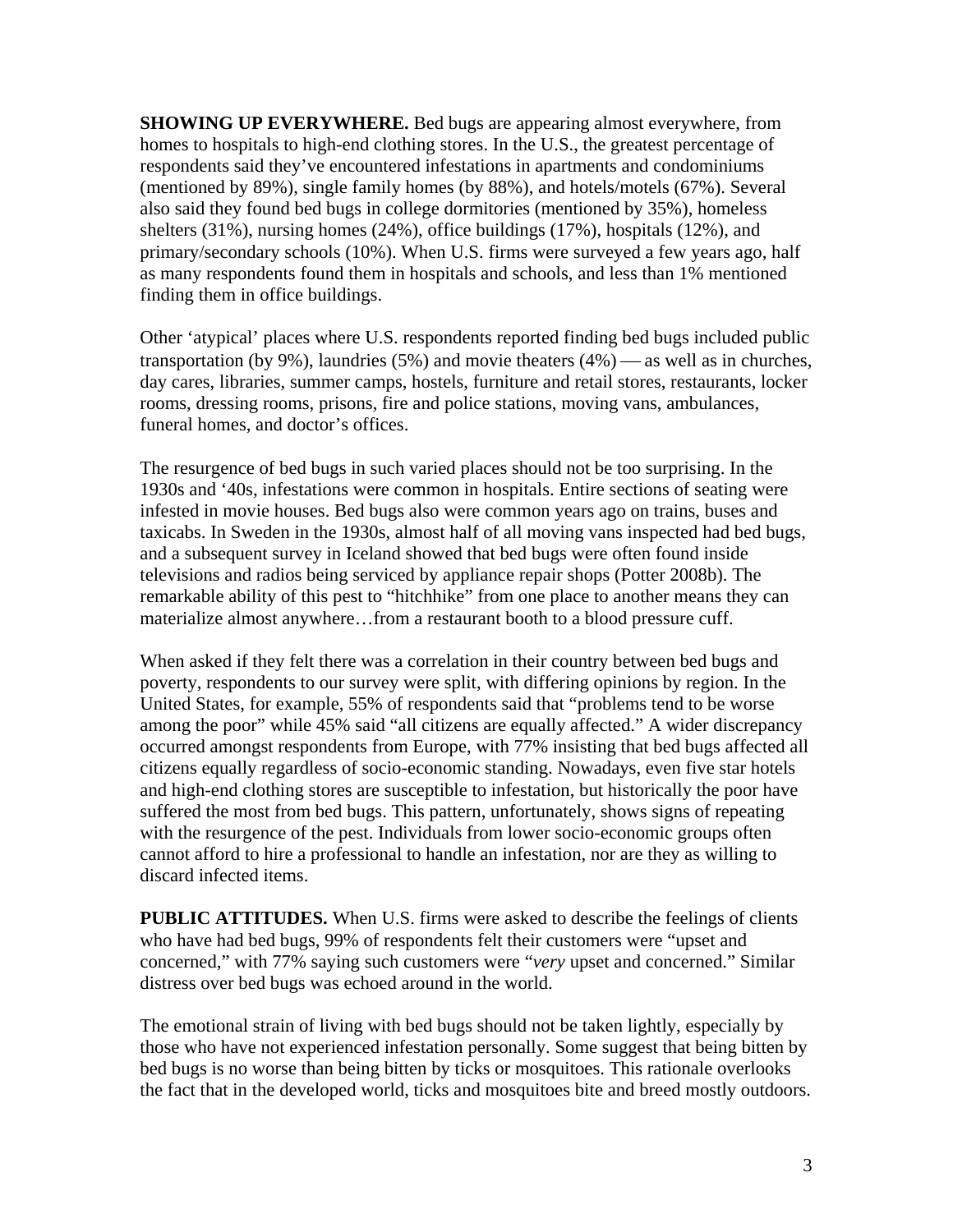Bed bugs, however, dwell in one of the most intimate spaces of the home environment; the bed. Dismissing the gravity of bed bug resurgence on the basis that these pests are unproven disease vectors ignores the pain, suffering and emotional toll inflicted on their victims.

Bed bugs are so reviled that people seem willing to do anything necessary to eradicate the pests. More than half (51%) of U.S. respondents estimated that 50% or more of their customers tried to treat their problem themselves before calling a professional. Pest control firms reported seeing many ineffective and potentially dangerous measures used by do-it-yourselfers, including ammonia, bleach, fire, smoke, kerosene, wasp spray, and bug bombs, as well as concentrated pesticides bought on the internet. As bed bug victims become more desperate, serious injury may result from such applications, especially among those who choose not to hire a professional. These types of behaviors suggest an increasing need for public education on the subject.

**CONTROLLING INFESTATIONS.** The majority of respondents from the U.S., Canada, Europe, Africa and Australia felt that bed bugs are difficult to control — more so than cockroaches, ants and termites. In the U.S., 76% found bed bugs more difficult to control than ants (considered "most difficult" by 13% of respondents), cockroaches (by 9%), and termites (by only 2%).

**DOES THE SEASON MATTER?** Respondents were also split when asked if they received more bed bug calls at certain times of the year. Outside the U.S., 55% saw no seasonal pattern to their bed bug calls while 45% said that they did; among those who did, three fourths (75%) said their company received more calls about bed bugs during the summer. In the U.S., 72% of respondents felt there was no busier time of the year for bed bugs; of those who felt there was a seasonal pattern, however, summer was again mentioned as the busiest season (48%). Several respondents also mentioned they received more bed bug calls after holidays, vacations, and completion of the school year when children return home.

**CLOSING THOUGHTS**. As the most detailed portrait of bed bug resurgence to date, this study confirms that infestations are increasing worldwide, although in some areas (e.g., Latin America), the upsurge is less evident. Many factors are fueling the growing global pandemic of bed bugs —but it remains a mystery why we're seeing such an abrupt increase after years of scarce encounters.

Infestations are showing up in all the same places they did years ago  $-$  from poor house to penthouse, schools to surgical suites, cubicles to clothing stores. Perhaps most unsettling about  $21<sup>st</sup>$  century bed bugs from a societal standpoint is that we are in uncharted waters. There will be new challenges this time around including unprecedented movement of people from across town and around the globe; more clutter and belongings in which bugs can hide; less potent insecticides for both householder and professional use; and a mindset today that when someone is harmed they should sue.